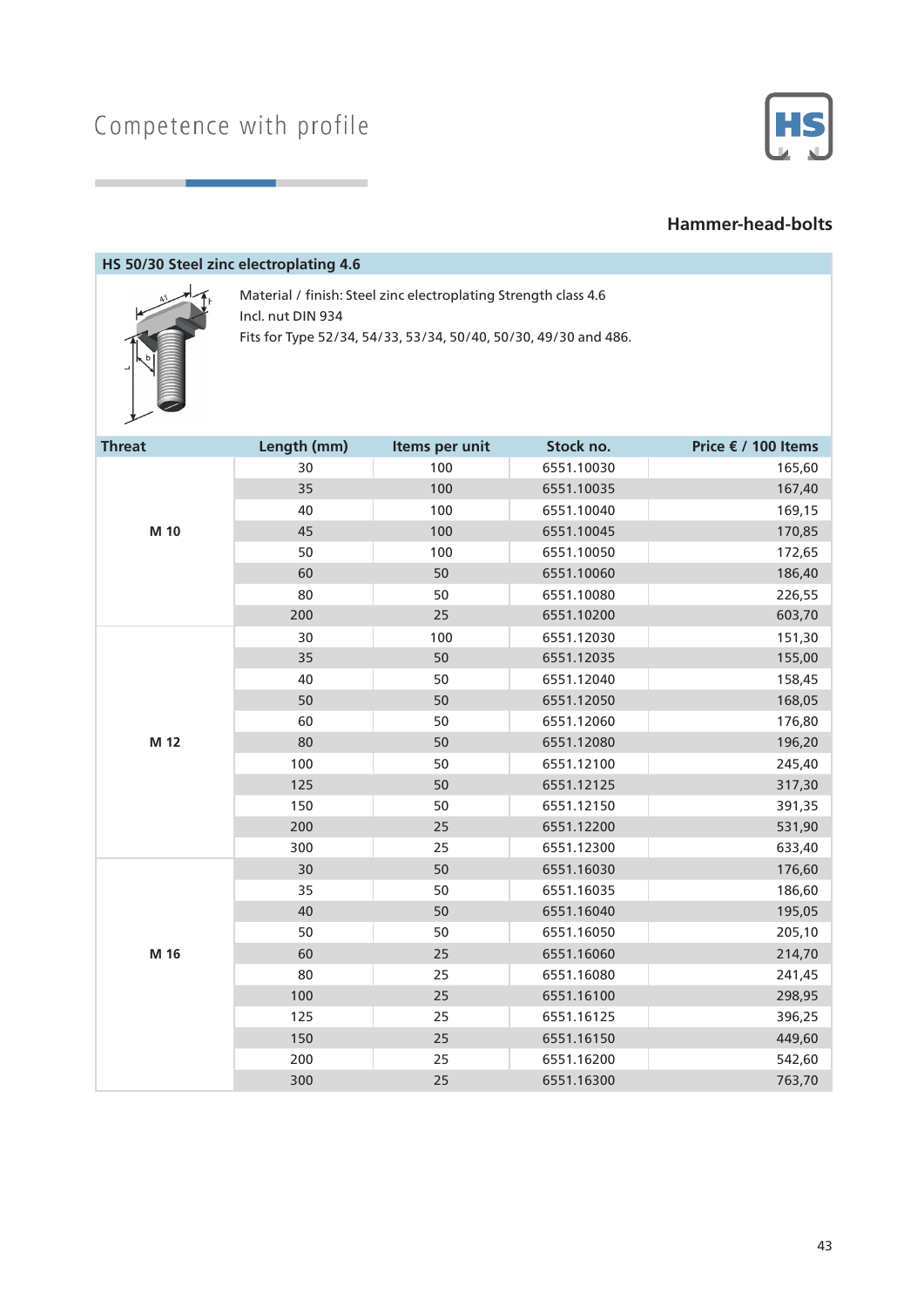

## Competence with profile

### **Hammer-head-bolts**

#### **HS 50/30 Steel zinc electroplating 4.6**



Material / finish: Steel zinc electroplating Strength class 4.6 Incl. nut DIN 934 Fits for Type 52/34, 54/33, 53/34, 50/40, 50/30, 49/30 and 486.

| <b>Threat</b> | Threat (mm) | Items per unit | Stock no.  | Price € / 100 Items |
|---------------|-------------|----------------|------------|---------------------|
| M 20          | 35          | 25             | 6551.20035 | 262,10              |
|               | 45          | 25             | 6551.20045 | 265,25              |
|               | 55          | 25             | 6551.20055 | 282,25              |
|               | 65          | 25             | 6551.20065 | 291,15              |
|               | 75          | 25             | 6551.20075 | 307,90              |
|               | 100         | 25             | 6551.20100 | 356,70              |
|               | 125         | 25             | 6551.20125 | 474,00              |
|               | 150         | 10             | 6551.20150 | 549,40              |
|               | 200         | 10             | 6551.20200 | 706,85              |
|               | 300         | 10             | 6551.20300 | 931,40              |

#### **HS 50/30 Steel hot dip galvanized hdg 4.6**



Material / finish: Steel hot dip galvnized (hdg) Strength class 4.6 Incl. nut DIN 934 Fits for Type 52/34, 54/33, 53/34, 50/40, 50/30, 49/30 and 486.

| <b>Threat</b> | Length (mm) | Items per unit | Stock no.  | Price $€$ / 100 Items |
|---------------|-------------|----------------|------------|-----------------------|
| M 10          | 30          | 100            | 6559.10030 | 176,35                |
| M 12          | 40          | 50             | 6559.12040 | 182,20                |
|               | 50          | 50             | 6559.12050 | 193,30                |
| M 16          | 40          | 50             | 6559.16040 | 214,70                |
|               | 50          | 50             | 6559.16050 | 235,90                |
|               | 60          | 25             | 6559.16060 | 246,90                |
|               | 100         | 25             | 6559.16100 | 343,75                |
|               | 300         | 25             | 6559.16300 | 878,25                |
| M 20          | 100         | 25             | 6559.20100 | 410,40                |